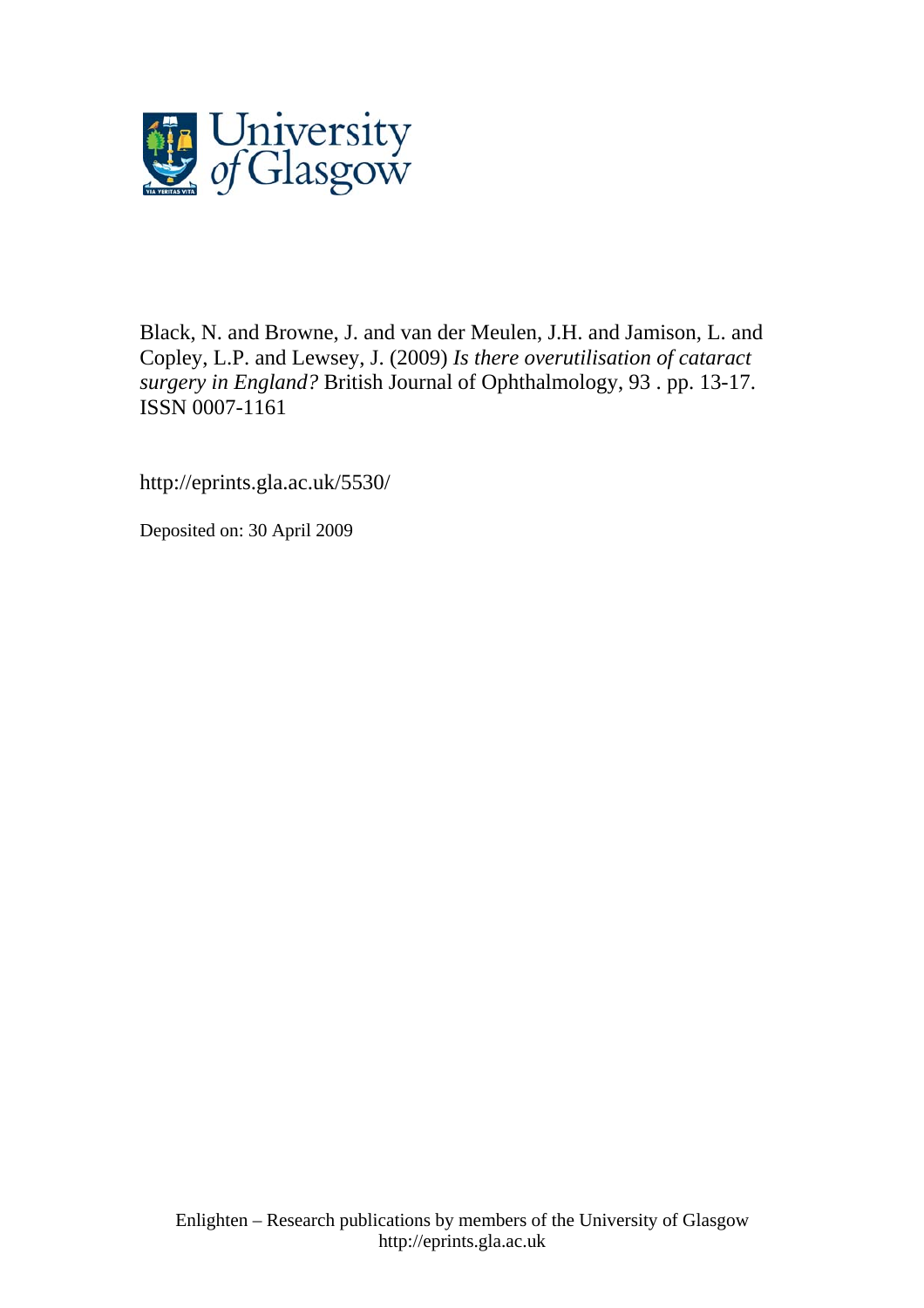

# **England? Is there overutilisation of cataract surgery in**

N Black, J Browne, J van der Meulen, L Jamieson, L Copley and J Lewsey

doi:10.1136/bjo.2007.136150 Br. J. Ophthalmol. 2009;93;13-17

**<http://bjo.bmj.com/cgi/content/full/93/1/13>** Updated information and services can be found at:

These include:

| <b>References</b>                | This article cites 26 articles, 10 of which can be accessed free at:<br>http://bjo.bmj.com/cqi/content/full/93/1/13#BIBL     |  |  |
|----------------------------------|------------------------------------------------------------------------------------------------------------------------------|--|--|
|                                  | 1 online articles that cite this article can be accessed at:<br>http://bjo.bmj.com/cqi/content/full/93/1/13#otherarticles    |  |  |
| <b>Rapid responses</b>           | You can respond to this article at:<br>http://bjo.bmj.com/cgi/eletter-submit/93/1/13                                         |  |  |
| <b>Email alerting</b><br>service | Receive free email alerts when new articles cite this article - sign up in the box at<br>the top right corner of the article |  |  |

**Notes**

**<http://journals.bmj.com/cgi/reprintform>** To order reprints of this article go to: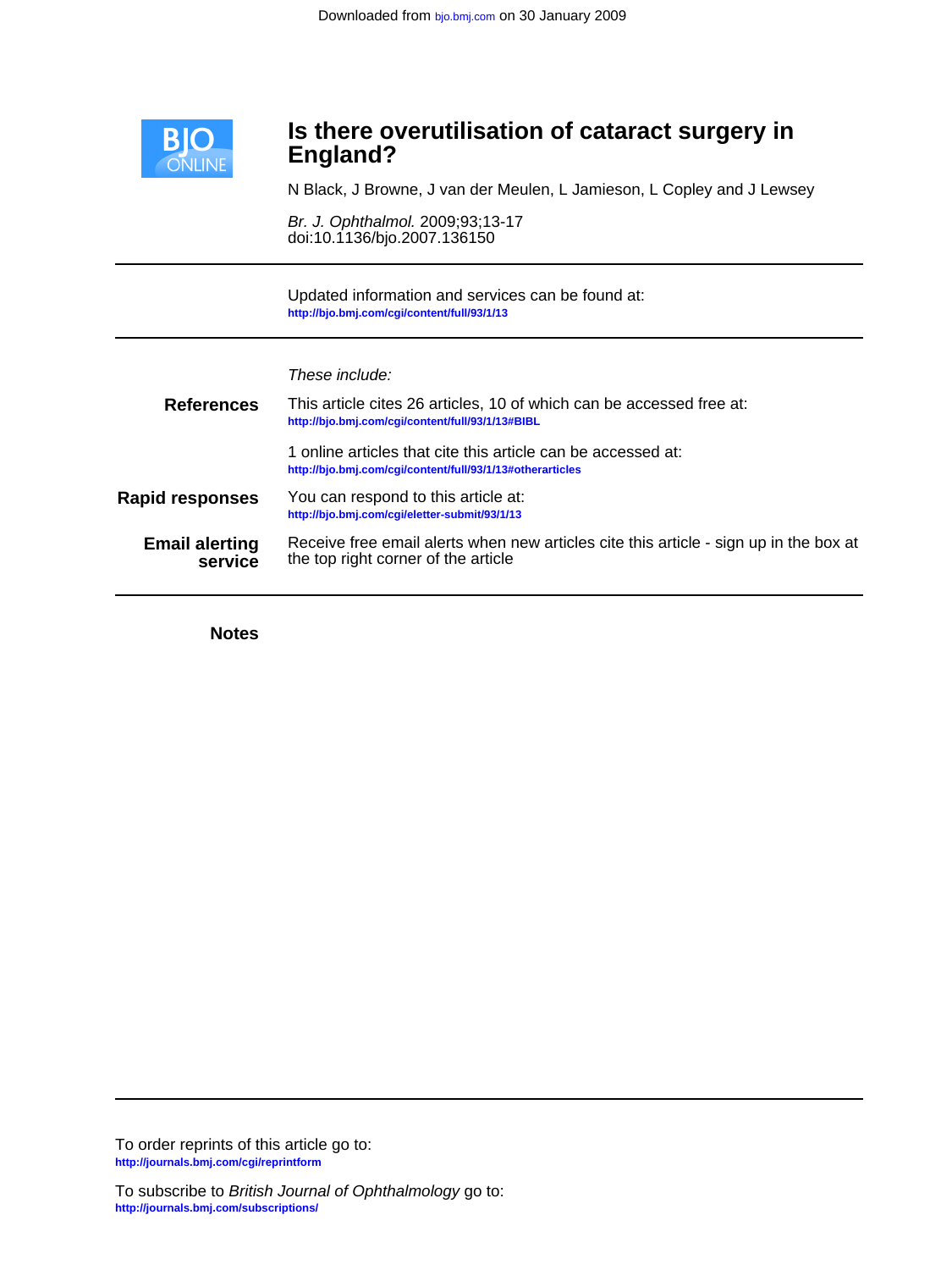# Is there overutilisation of cataract surgery in England?

N Black,<sup>1</sup> J Browne,<sup>1</sup> J van der Meulen,<sup>1</sup> L Jamieson,<sup>2</sup> L Copley,<sup>2</sup> J Lewsey<sup>3</sup>

#### See Editorial, p 1

<sup>1</sup> Health Services Research Unit, London School of Hygiene & Tropical Medicine, London, UK; <sup>2</sup> Clinical Effectiveness Unit, Royal College of Surgeons of England, London, UK; <sup>3</sup> Department of Public Health, University of Glasgow, Glasgow, UK

Correspondence to: Professor N Black, Professor of Health Services Research, Health Services Research Unit, London School of Hygiene & Tropical Medicine, London WC1E 7HT, UK; nick.black@lshtm.ac.uk

Accepted 30 March 2008

# ABSTRACT

**Objectives:** Following a 3.7-fold increase in the rate of cataract surgery in the UK between 1989 and 2004, concern has been raised as to whether this has been accompanied by an excessive decline in the threshold such that some operations are inappropriate. The objective was to measure the impact of surgery on a representative sample of patients so as to determine whether or not overutilisation of surgery is occurring. **Design:** Prospective cohort assessed before and 3 months after surgery.

Setting: Ten providers (four NHS hospitals, three NHS treatment centres, three independent sector treatment centres) from across England.

Participants: 861 patients undergoing first eye (569) or second eye (292) cataract surgery provided preoperative data of whom 745 (87%) completed postoperative questionnaires.

Main outcome measures: Patient-reported visual function (VF-14); general health status and quality of life (EQ5D); postoperative complications; overall view of the operation and its impact.

**Results:** Overall, visual function improved (mean VF-14 score increased from 83.2 (SD 17.3) to 93.7 (SD 13.2)). Self-reported general health status deteriorated (20.3% fair or poor before surgery compared with 25% afterwards) which was reflected in the mean EQ5D score (0.82 vs 0.79;  $p = 0.003$ ). At least one complication was reported by 66 (8.9%) patients, though this probably overestimated the true incidence. If the appropriateness of surgery is based on an increase in VF-14 score of 5.5 (that corresponds to patients' reporting being ''a little better''), 30% of operations would be deemed inappropriate. If an increase of 12.2 (patients' reports of being ''much better'') is adopted, the proportion inappropriate is 49%. Using a different approach to determining a minimally important difference, the proportion inappropriate would be closer to 20%. Although visual function (VF-14) scores were unchanged or deteriorated in 25% of patients, 93.1% rated the results of the operation as "good," "very good" or "excellent," and 93.5% felt their eye problem was ''better.'' This partly reflects inadequacies in the validity of the VF-14.

**Conclusions:** Improvement in the provision of cataract surgery has been accompanied by a reduction in the visual function threshold. However, methodological difficulties in measuring the impact of cataract surgery on visual function and quality of life mean it is impossible to determine whether or not overutilisation of cataract surgery is occurring.

The rate of surgery for cataract has increased dramatically in many countries over the last  $20$  years.<sup>1</sup> In the UK it rose from 173 to 637 per 100 000 between 1989 and  $2004$ <sup>2</sup> excluding

privately funded surgery. During the 1990s, the increase was due to the advent of day surgery, the introduction of phacoemulsification and the shift from general to local anaesthesia. Despite the rate having increased 2.5-fold in England by 2000, patients still faced an average wait for surgery of 7 months. In response, the Department of Health published Action on Cataracts, which led to a further 63% increase in the surgical rate.<sup>34</sup> And in 2003, the government funded the introduction of additional providers, in the form of Independent Sector Treatment Centres, to boost the rate still further.<sup>5</sup>

Concern about possible overuse of cataract surgery was first expressed in Canada in 2002. Wright and colleagues reported that for 27% of patients treated in Vancouver in 1999–2000, their self-reported visual function was the same or worse following surgery.<sup>6</sup> In 2004 in the UK, the Royal College of Ophthalmologists re-emphasised the need to ensure that surgery was only performed when a patient's lifestyle was restricted by their symptoms<sup>7</sup> (though their guidelines made an exception for patients with ocular comorbidity).

There is no doubt that an increasing rate of surgery in many countries has been accompanied by a lowering of the threshold of visual dysfunction, as determined by patients' reports of any difficulties they are encountering because of their vision. Using the most commonly employed patient-reported measure, the VF-14<sup>8</sup> in which a score of 100 represents no difficulties, eight studies in the 1990s in USA, Spain, Canada, Denmark, UK and Sweden found the mean preoperative score was  $62.9-76.0.^{9-14}$  In contrast, three studies in Canada, Australia and Scotland carried out since 2000 report the mean score has risen to 73.0– 84.4.6 12 15

A suggestion that increased rates of surgery in England might have been accompanied by an excessive reduction in the threshold, leading to unnecessary surgery, has recently been made, $2$ prompting the suggestion that observational studies of patients' outcomes are needed.16 To investigate the appropriateness of cataract surgery, we examined the impact of surgery on a representative cohort of patients.

#### METHODS

Ten providers (four NHS hospitals, three NHS treatment centres, three independent sector treatment centres) from a wide geographical area of England agreed to participate. This paper is based on an opportunistc analysis of data collected in a project to test the feasibility of routine collection of data from NHS patients before and after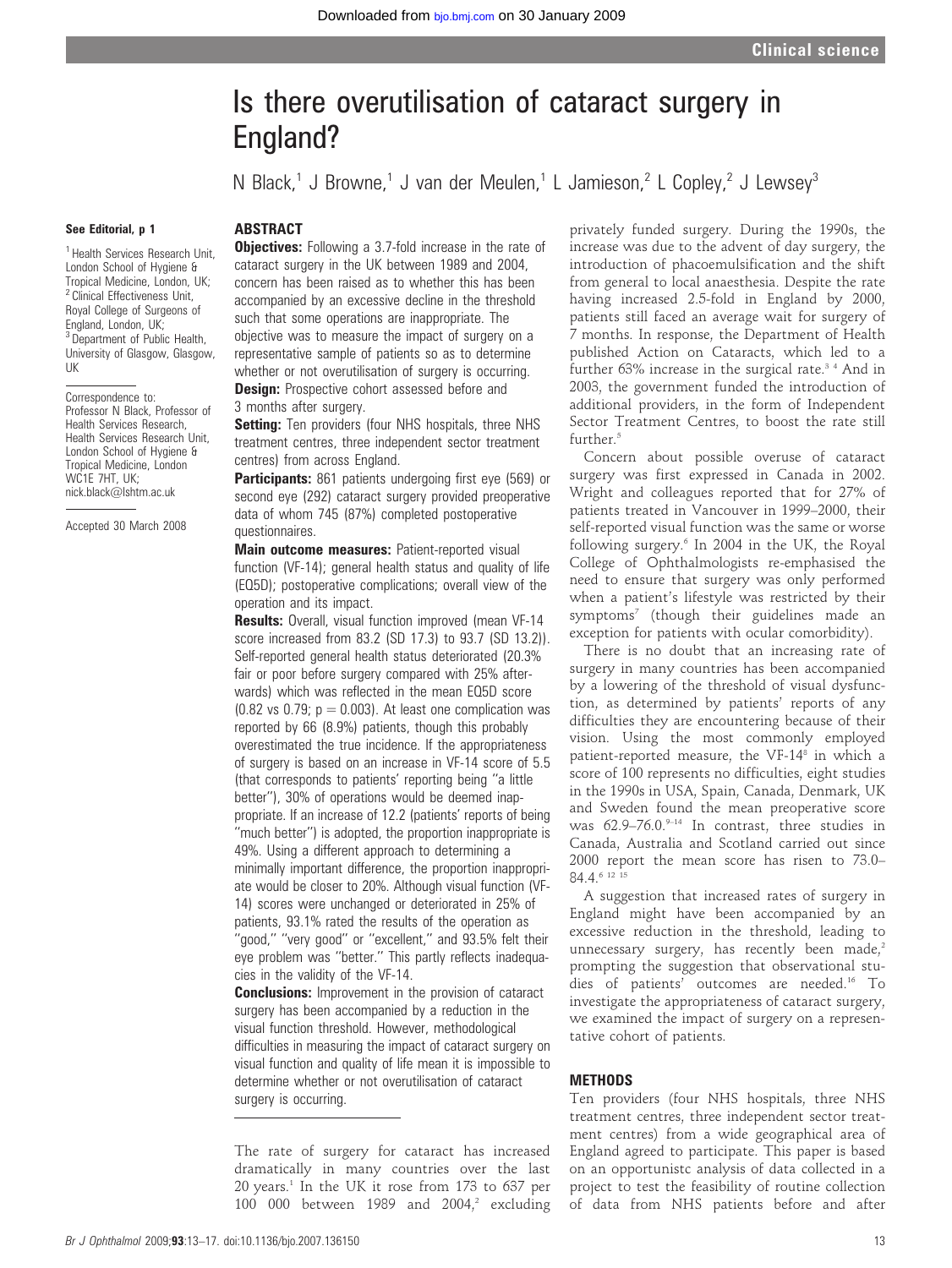# Clinical science

surgery.<sup>17</sup> Ethics approval was obtained from an MREC. During the recruitment period in 2006, 1485 patients underwent cataract removal, but 253 (17.0%) were judged to be incapable of completing a written questionnaire in English because of cognitive impairment, poor sight, literacy or language-comprehension problems. Of the 1232 eligible patients, 1025 (83.2%) were invited by local staff to participate, of whom 860 (83.9%) agreed.

Patients completed a preoperative questionnaire either in a preoperative assessment clinic or on admission for surgery. The following information was collected: age, sex and postcode (to determine an Index of Multiple Deprivation. a proxy measure of socio-economic status where higher scores represent greater deprivation); duration of symptoms; history of previous similar surgery; general health status; comorbidities (21 categories);<sup>18</sup> the VF-14; and the index part of the EQ-5D, a generic measure in which higher scores represent better health-related quality of life.<sup>19</sup>

Postoperative questionnaires were mailed 3 months after surgery to patients' homes from the Royal College of Surgeons of England. Non-responders were sent a reminder letter and replacement questionnaire 5 weeks after the original mailing. Of the 860 patients recruited, 745 (87%) completed postoperative questionnaires. The questionnaires contained: the EQ-5D and the VF-14; a question relating to four generic postoperative complications (allergy or reaction to drug, and urinary, bleeding or wound problems);<sup>20</sup> a question on the overall result of the operation; and a question on its overall impact on the patient's eye problem.

Preoperative data are shown for all 860 recruited patients. Prepost comparisons are limited to the 745 postoperative respondents. The association between general health status and EQ5D was tested by regression with general health status treated as a continuous variable. Oldham's method was used to show the association between change and initial value of the VF-14.21 Multivariable regression models (linear and logistic) were built to identify which factors influenced postoperative VF-14 and EQ-5D scores and the complication rate. Variables were retained in the models if  $p<0.1$ .

# RESULTS

#### Characteristics of patients

The mean age of the patients was 74.2 (SD 9.8) years, and 57.5% were women. The median IMD score (socio-economic status) was 15.6 (interquartile range (IQR) 10.1 to 24.4).

The median time that patients had suffered from visual symptoms was 2 years (IQR 1–4 years). About a third (34%) were undergoing second-eye cataract surgery. The median number of systemic co-morbidities reported (from a list of 21) was 1.5 (IQR 1–3).

About 80% of patients described their general health as at least good: good 44.6%; very good 29.1%; excellent 6.0%. Of the

Table 1 Association between "How would you describe the results of your operation?'' and VF-14 change scores

| <b>Response</b> | $n$ (%)     | VF-14 change score mean (SD) |
|-----------------|-------------|------------------------------|
| Excellent       | 338 (45.9)  | 12.2(15.7)                   |
| Very good       | 218 (29.6)  | 10.9 (13.9)                  |
| Good            | 130 (17.6)  | 10.7(17.2)                   |
| Fair            | 32(4.3)     | 0.4(17.3)                    |
| Poor            | 19(2.6)     | $-12.8(29.0)$                |
| Overall         | 737 (100.0) | 10.4(16.6)                   |



Figure 1 Distribution of preoperative VF-14 scores.

rest, 18.3% reported fair and 2.0% poor. This distribution was reflected in their EQ5D scores: mean 0.81 (SD 0.23). There was a positive association between self-rated general health and EQ-5D (p<0.0001)—as general health increases towards "excellent" the mean EQ-5D score increases.

The mean preoperative VF-14 score was 82.7 (SD 17.3) (83.2 for those who subsequently completed a postoperative questionnaire). The distribution (fig 1) reveals a large proportion reporting little or no dysfunction. The 292 (34%) patients undergoing second-eye surgery were more likely to have a score of 90 or more than those having surgery for the first time (56% vs 44%).

## **Outcome**

Three months after surgery, the mean VF-14 score was 93.7 (SD 13.2), representing a mean improvement of 10.5 (SD 16.5). The extent of improvement was related to the degree of preoperative visual dysfunction: the worse a patient's visual function was before surgery, the greater was the extent of their improvement. While this was partly due to regression to the mean, a statistically significant association remains after this is taken into account (fig 2). Positive scores on the vertical axis refer to



Figure 2 Extent of change in VF-14 score by mean of the pre- and postoperative scores. The line represents the relationship allowing for regression to the mean.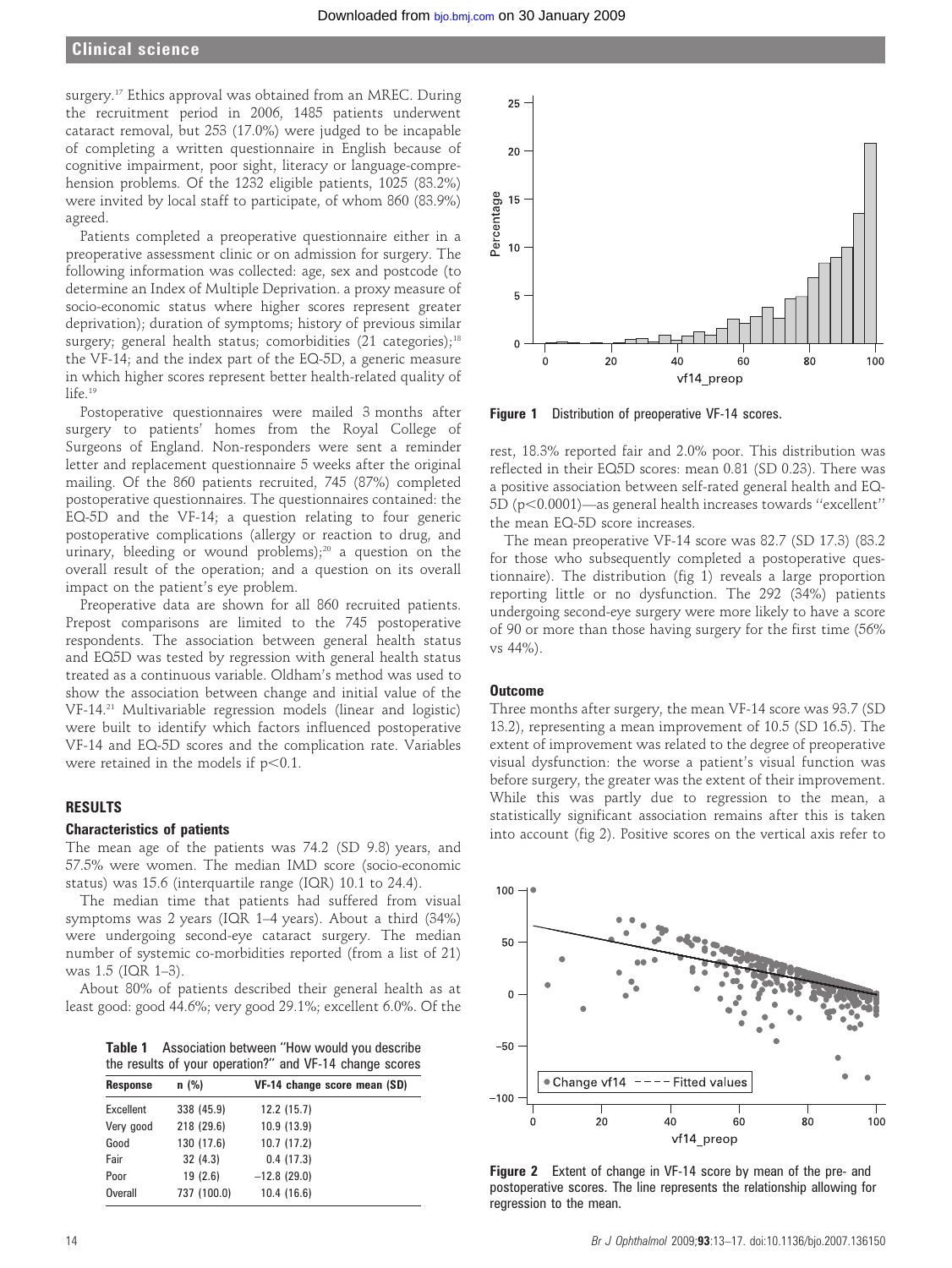Table 2 Association between "Overall, how are the problems in the eye(s) that had surgery now compared to before your operation?'' and VF-14 change scores

| <b>Response</b> | $n$ (%)     | VF-14 change score mean (SD) |
|-----------------|-------------|------------------------------|
| Much better     | 605 (82.0)  | 12.2 (15.1)                  |
| A little better | 85 (11.5)   | 5.5(17.1)                    |
| About the same  | 23(3.1)     | 7.3(18.1)                    |
| A little worse  | 12(1.6)     | $-3.8(15.1)$                 |
| Much worse      | 13(1.8)     | $-19.0(30.6)$                |
| Overall         | 738 (100.0) | 10.4(16.5)                   |

improvement. A quarter of the patients reported no change or a worsening of their visual function.

There was some deterioration in patients' general health: 25.0% reported their general health as only fair or poor (compared with 20.3% before surgery), and the mean EQ-5D score declined from  $0.82$  to  $0.79$  ( $p = 0.003$ ). Postoperative general health complications were reported by 66 (8.9%) patients: allergy/reaction to drug 3.0%; urinary problem 1.7%; bleeding 3.0%; and wound problem 2.7%. The decline in the EQ-5D score was not associated with the occurrence of complications: the score declined in 77% of those with no complication and in 78% of those reporting a complication.

Most patients (93.1%) described the results of their operation as good or better: 17.6% good; 29.6% very good; 45.9% excellent. The mean change in VF-14 scores was greater in patients who were more satisfied with the results of their operation (table 1).

Overall, most patients felt their visual problem was much better (82.0%) or a little better (11.5%) following surgery. Only 3.4% felt no benefit or worse. Again, these views were reflected in the changes in VF-14 scores (table 2).

#### Determinants of outcome

Multivariate analyses revealed three factors influenced the postoperative VF-14 score: preoperative VF-14 score, age and general health status. These three variables explained 20% of the variation between patients in postoperative VF-14 score.

Determinants of the postoperative EQ-5D score were: preoperative EQ-5D, age, general health status and comorbidity. They explained 46% of the variation between patients in postoperative EQ-5D score.

The only variable associated with complication rate was preoperative EQ-5D (area under ROC curve  $= 0.61$ ) (ie, the poorer a patient's preoperative quality of life, the more likely they reported a complication).

# Appropriateness of surgery

If a change in VF-14 score of 5.5 is taken as an indication of a worthwhile improvement in visual function (following Jaeschke et al, $^{\rm 22}$  based on the 85 patients reporting their problem to be ''a little better'' in table 2), then a patient would need to have a

preoperative VF-14 score of less than 94.5 to be able to achieve minimal benefit from surgery. On this basis, 30.3% of patients would be deemed inappropriate. However, 94.3% of such patients reported the results of their operation as ''good,'' ''very good'' or ''excellent'' (table 3), and 95.7% reported their vision as ''a little better'' or ''much better'' using a global retrospective measure (table 4).

If the more stringent requirement of ''much better'' is adopted (change in VF-14 score of 12.2), then 49.3% of patients would be deemed inappropriate. Again, the majority of those deemed inappropriate based on longitudinal data were, on the basis of a single retrospective assessment, pleased with the outcome (tables 3, 4).

# **DISCUSSION**

# **Findings**

This study confirmed that preoperative visual function, measured using the VF-14, has increased among NHS patients from a mean of 68.1 in 1994/199523 to 82.7 in 2006. The proportion of patients with a score of 90 or more has risen from 18.1% to 45.0%. The mean VF-14 score is now similar to that reported for privately funded patients in 2001 (83.2) and in 2005/2006 (84.4) (BUPA, personal communication). Based on the VF-14, a high proportion of patients, 30–50%, can achieve little or no improvement according to patients' reports of the impact on their visual function. Despite this, most patients were satisfied with the result of their operation: 93.1% viewed the outcome as good to excellent; 93.5% reported that their problem was better.

Before considering explanations for such a discrepancy and the issue of whether or not unnecessary surgery is taking place, some limitations of the study need to be addressed.

# **Limitations**

First, although we achieved a high recruitment rate (84% of those invited) and high postoperative response rate (87%), the exclusion of 17% of patients as ineligible because of difficulties in completing the questionnaires probably excluded some of those with the worst visual function and general health. This would mean we may have underestimated slightly the mean impact of surgery on visual function. Despite this, participants were representative of those currently being treated in the NHS as regards socio-demographic characteristics and general health status. The proportion of patients undergoing second eye surgery (34.0%) is similar to that reported elsewhere.

A second concern is the validity of our estimation of a minimally important difference in VF-14 score. There is no agreed method for determining what size of change on a scale constitutes a ''useful'' benefit to a patient. We employed an anchor-based method, using patients' reports of ''a little better'' but as has been seen, patients reporting they were ''about the same'' achieved a similar level change in VF-14 score (table 2). This suggests that the use of 5.5 might underestimate a

Table 3 Association between ''appropriateness'' (determined by preop VF-14 score) and ''How would you describe the results of your operation?''

| <b>Result of operation</b> |             | "Appropriate" preop VF-14 <94.5 "Inappropriate" preop VF-14 94.5+ "Appropriate" preop VF-14 <87.8 "Inappropriate" preop VF-14 87.8+ |             |             |
|----------------------------|-------------|-------------------------------------------------------------------------------------------------------------------------------------|-------------|-------------|
| Excellent                  | 236 (45.7)  | 106(46.1)                                                                                                                           | 152 (41.3)  | 190 (50.3)  |
| Very good                  | 144 (27.9)  | 77 (33.5)                                                                                                                           | 112 (30.4)  | 109 (28.8)  |
| Good                       | 96 (18.6)   | 34 (14.8)                                                                                                                           | 74 (20.1)   | 56 (14.8)   |
| Fair                       | 25 (4.8)    | 8(3.5)                                                                                                                              | 18(4.9)     | 15(4.0)     |
| Poor                       | 15(2.9)     | 5(2.2)                                                                                                                              | 12(3.3)     | 8(2.1)      |
| <b>Overall</b>             | 516 (100.0) | 230 (100.0)                                                                                                                         | 368 (100.0) | 378 (100.0) |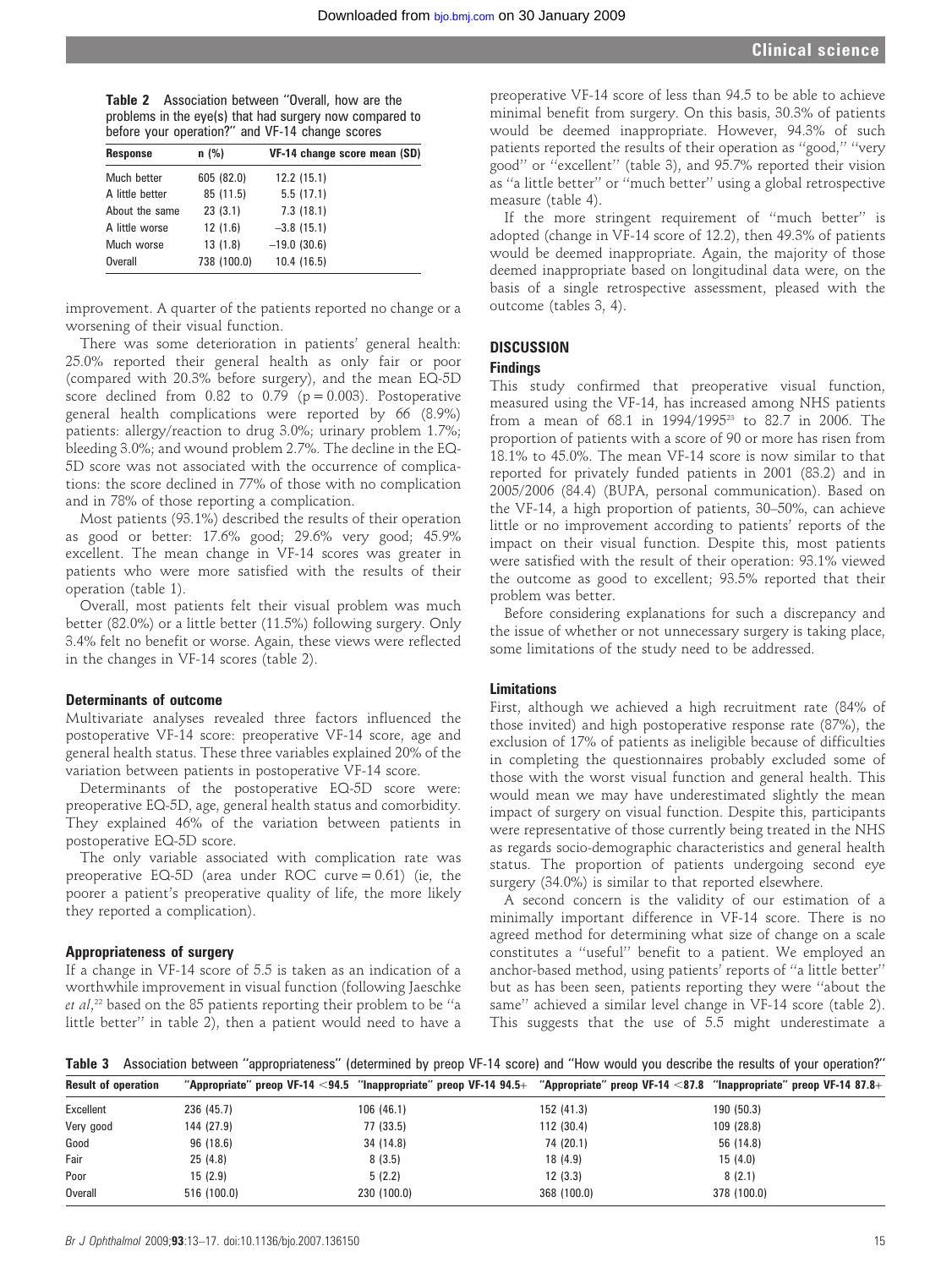| <b>Result of operation</b> | "Appropriate"<br>Preop VF-14 $<$ 94.5 | "Inappropriate"<br><b>Preop VF-14 94.5+</b> | "Appropriate"<br>Preop VF-14 $<$ 87.8 | "Inappropriate"<br><b>Preop VF-14 87.8+</b> |  |
|----------------------------|---------------------------------------|---------------------------------------------|---------------------------------------|---------------------------------------------|--|
| Much better                | 417 (80.7)                            | 194 (84.4)                                  | 287 (80.0)                            | 323 (85.5)                                  |  |
| A little worse             | 61(11.8)                              | 26 (11.3)                                   | 49 (13.3)                             | 38 (10.1)                                   |  |
| Same                       | 18(3.5)                               | 5(2.2)                                      | 15(4.1)                               | 7(1.9)                                      |  |
| A little worse             | 10(1.9)                               | 2(0.9)                                      | 9(2.5)                                | 3(0.8)                                      |  |
| Much worse                 | 11(2.1)                               | 3(1.3)                                      | 7(2.0)                                | 7(1.9)                                      |  |
| Overall                    | 517 (100.0)                           | 230 (100.0)                                 | 367 (100.0)                           | 378 (100.0)                                 |  |

Table 4 Association between ''appropriateness'' (determined by preop VF-14 score) and ''Overall, how are the problems in the eye(s) that had surgery now compared to before your operation?''

minimally important difference and, as a result, underestimate the proportion of inappropriate operations. Conversely, the use of an anchor-based method can be challenged. An alternative approach is to derive a minimally important difference statistically based on 0.2 of the standard deviation of the preoperative VF-14. This gives a value of about 3.5, suggesting that about 20% of cases may be inappropriate.

Third, the incidence of complications may be overestimated. A patient may report discomfort from a wound as a ''wound problem'' even though a surgeon may deem their experience as ''normal and expected'' rather than an abnormal, adverse outcome. Also, if a patient experiences urinary symptoms during the postoperative period, they may ascribe this to the operation, whereas a clinician may perceive it as being unrelated. For these reasons, the incidence of patient reported ''complications'' is likely to be higher than that reported by clinicians.

And finally, ocular comorbidity (such as glaucoma) was not taken into account, as it was felt accurate information could not be obtained directly from patients. A small proportion of the patients with good visual function may have suffered from concomitant conditions that would justify cataract surgery.

# Explanations

These limitations do little to explain the apparent inconsistency we have found: 25% of patients report no change or a worsening of visual function, yet only 6.9% report the result of surgery as only fair or poor, and even fewer (3.4%) report no benefit or a worsening of their eye problem. There are two likely explanations.

The first challenges the validity of the so-called ''transition questions'' (ie, how are you now compared to before surgery?). Consistent with studies of other surgical operations, most patients report that they feel better and have no regrets about having undergone surgery. Such views do not always reflect the impact an operation has had on their functional health and quality of life.24–26 This probably reflects patients' reduced anxiety having come through surgery and an understandable need to justify to themselves that the decision to undergo surgery had been the correct one. We have some evidence to support this—the transition score correlates more with the postoperative VF-14 (Spearman coefficient 0.37) than with the preoperative score (0.09).

Second, the responsiveness and the validity of the VF-14 may be inadequate. Studies demonstrating its satisfactory psychometric properties were mostly conducted in the 1990s when patients' preoperative severity was greater than today: internal consistency  $(\alpha = 0.74 - 0.85;$  item-total correlations = 0.32– 0.61);<sup>8 21</sup> intrarater reliability (ICC 0.79; 0.84);<sup>14 27</sup> construct validity;<sup>8 21 28 29</sup> and responsiveness (effect size  $0.87-1.49$ ).<sup>27 28</sup> However, by 2006, the severity of cataracts and the accompanying visual dysfunction had decreased considerably, throwing into doubt the validity of the VF-14.

Its validity could have been compromised in two ways. First, it has been suggested that the VF-14 does not reflect all the concerns of cataract patients.<sup>30</sup> A review of patients awaiting surgery in Vancouver who had a score of 100 (no difficulties) found that, on closer questioning, 72% reported they experienced glare, double or blurry vision. These, and other effects, have recently been described in the UK.<sup>31</sup> Second, it could be that patients are unaware of any visual dysfunction before surgery because any deterioration has been so gradual. It is only after surgery, when their vision is restored, that they become aware of how much brighter and clearer the world can be. This is an example of response shift. Such patients report no or little dysfunction before surgery and the same afterwards, but still report that the operation has had a beneficial impact.

# Implications

There is a need for a new, improved instrument for assessing the impact of cataract surgery on patients' visual function and quality of life. However, it is not clear how the challenge of unperceived deficits can be tackled, a challenge that has been recognised by others.<sup>32</sup> If patients only become aware of visual dysfunction after their function has been restored, how can the extent of that improvement be measured? It clearly cannot be done by comparing before and after assessments. The only way would be by retrospective assessment, an approach with major psychometric challenges. Yet until improvements in patients' health-related quality of life can be measured, the cost–utility of cataract surgery and an appropriate treatment threshold cannot be determined. It would therefore be unwise for purchasers of healthcare to use the preoperative VF-14 score as an indicator of appropriateness. Our concerns about the validity of the VF-14 have recently been accepted by the English Department of Health who have decided not to include cataract surgery as one of the first elective procedures to be routinely assessed using patient reported outcome measures.<sup>33</sup> However, the warning that unnecessary surgery might be occurring and the need for ''a reality check" remain.<sup>34</sup>

Acknowledgements: We thank: the many patients who participated by completing questionnaires; the staff of the surgical centres who recruited patients, assisted in supplying data on the activity of their centres, and provided valuable insights and information about the process; and A Vallance-Owen and C Minett for data on BUPA members; advice from J Sparrow, A Malik, J Brazier, D Nuttall, D Franklin, A Simpkins and A Glanz.

**Funding:** The sponsor (the Department of Health Policy Research Programme and Commercial Directorate) had no part or influence on any aspect of this study, the writing of the report or the decision to submit the article for publication.

#### Competing interests: None.

Ethics approval: Ethics approval was provided by Wales MREC.

Patient consent: Obtained.

Contributors: NB, JB, JvdM and JL designed the study; LJ and LC managed data collection and cleaning; JL conducted statistical analyses; NB drafted the paper; JB, JvdM and JL commented and contributed to the final version. NB is guarantor.